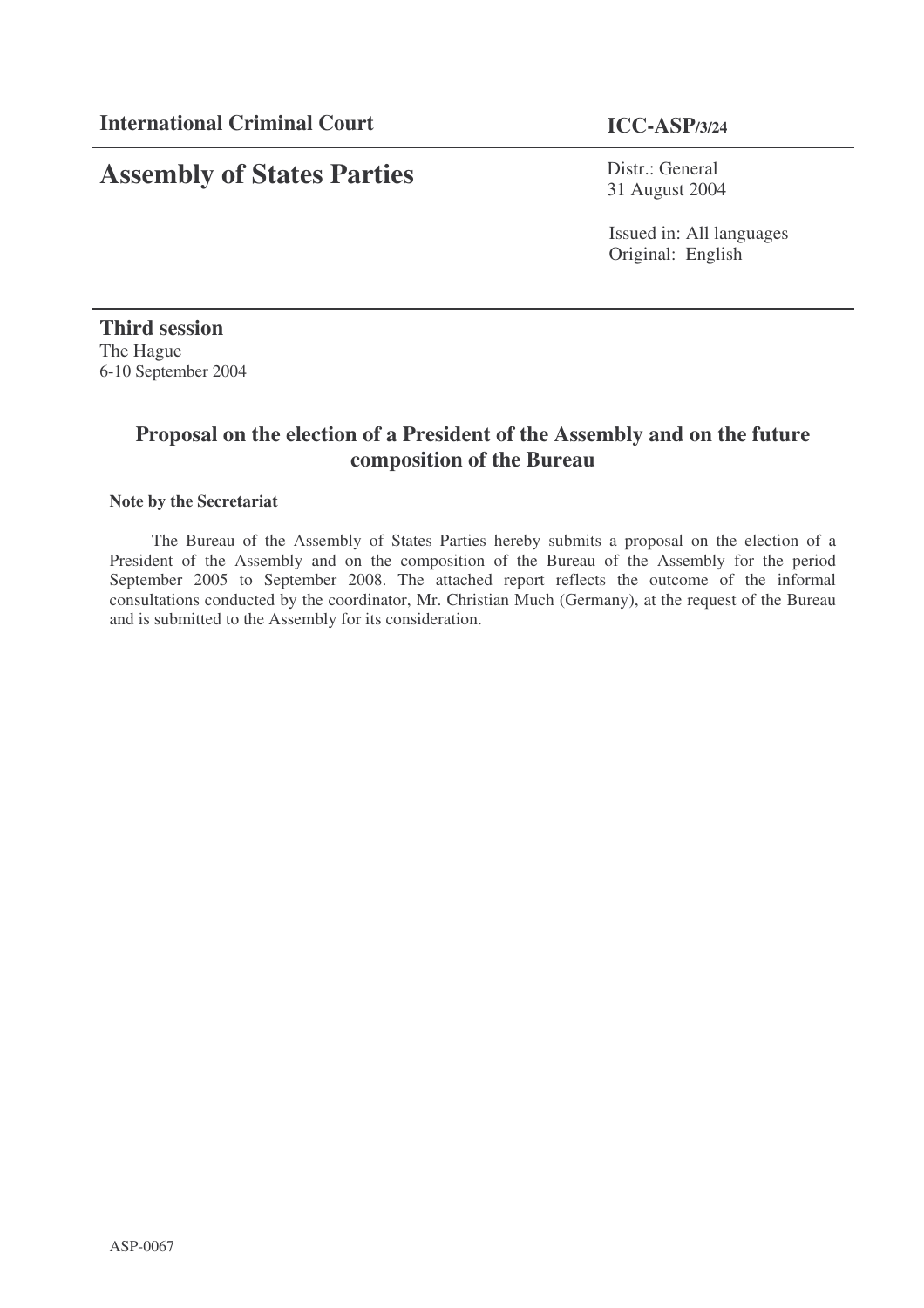## **Proposal on the election of a President of the Assembly and on the future composition of the Bureau**

1. On 24 June 2004, the Bureau of the Assembly of States Parties asked Mr. Christian Much of the Permanent Mission of Germany to the United Nations in New York to conduct informal consultations with States Parties on the composition of the next Bureau. This report contains the outcome of the consultations and of the Bureau's consideration of the matter.

2. Between 28 June and 21 July 2004 the coordinator met bilaterally with representatives of 43 States Parties from all regional groups on the following two issues:

- Future distribution of Bureau seats among regional groups;
- Measures to enhance continuity between the current and the future Bureau.

3. The consultations were creative and constructive and motivated by a shared desire to find solutions to a set of issues that everybody considered to be important. A variety of views were expressed on some aspects, but in the end the coordinator had the impression that consensus had emerged on all issues, and most delegations assured him that they had cleared their views with their respective capitals. There were certainly instances where a State Party might have preferred a different outcome on a particular subject. Nonetheless, it was clear that in no such instance was a State Party bent on pursuing its preference at the cost of breaking the consensus. All interlocutors showed flexibility and willingness to move forward in harmony and at the required pace.

4. As to the future distribution of Bureau seats, there was support for the following formula:

- Group of Western European and Other States and Group of African States: 5 seats each;
- Group of Latin American and Caribbean States and Group of Eastern European States: 4 seats each;
- Group of Asian States: 3 seats, on the understanding that: (a) the next Chair of the Credentials Committee would be elected from a State Party that belonged to the Asian Group and was not a Bureau member; and (b) the Bureau would extend to her/him a standing invitation to participate in Bureau meetings without the right to vote.

5. It should be noted that this formula represents a compromise intended to overcome the difficulty that neither a purely "mathematical" nor an "equal representation" approach was capable of yielding convincing results. Some interlocutors considered that this compromise should not automatically extend beyond the term of office of the next Bureau (2005-2008), and that it might be worthwhile revisiting the question of the composition of the Bureau at the Review Conference in 2009.

6. On the issue of continuity between the current and the future Bureau, there was unanimous support for the idea that a future President of the Assembly of States Parties – like the President of the General Assembly of the United Nations – should be elected in advance of the actual commencement of the term of office. This would allow a future President of the Assembly to participate in Bureau meetings and be involved in International Criminal Court matters, thus acquainting her/himself with future responsibilities. The vast majority of the coordinator's interlocutors were prepared, in principle, to elect a future President of the Assembly as much as one year in advance. It should be noted, however, that a small number of States Parties expressed a preference for the election to be held only a few months before the beginning of the term of office.

7. With regard to another element of continuity, there was no objection to the idea of inviting a former President of the Assembly to participate as an observer in Bureau meetings.

8. Most interlocutors were of the view that it was not necessary to hold elections in advance for membership of the Bureau or for posts other than the Presidency.